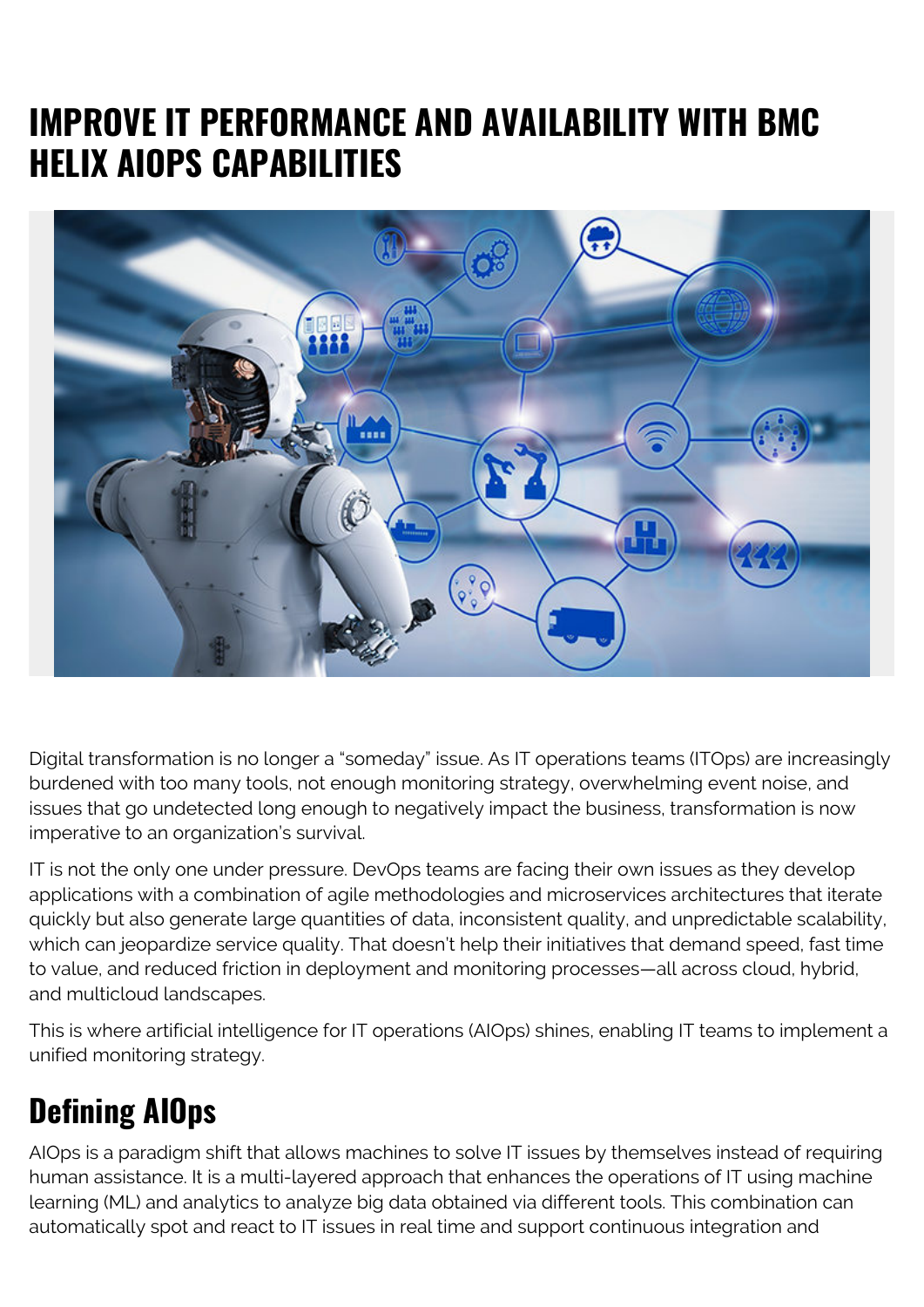deployment (CI/CD) for core technology functions.

AIOps not only helps address complex IT challenges, but it also allows teams to cater to [exponential](https://www.theseattledataguy.com/5-great-libraries-manage-big-data-with-python/) [data growth,](https://www.theseattledataguy.com/5-great-libraries-manage-big-data-with-python/) automating the entire ITOps process across hybrid environments to create an accurate inventory for machines to correlate data points independently, apply it to ML to detect patterns, and thus reduce noise.

AIOps can also:

- **Break down data silos**: With AIOps, data is ingested in the form of logs, events, and metrics and taken through a set of algorithms that select specific data points. Once those data points are chosen, a correlation or set of patterns is identified, inferences are drawn, and then they are passed into a collaborative work environment.
- **Eliminate IT operational noise**: AIOps makes a tangible difference across industries by creating correlated incidents that point to the probable root cause of the noise.
- **Deliver a seamless customer experience**: AIOps makes complex automated decisions by collecting, analyzing, and leveraging data to help speed up problem solving and deployment and predict future availability and performance events before they become an issue for the business.
- **Overcomes monitoring and analytics challenges**: Data collection is the primary step in enabling AIOps, and you must collect and correlate this data from multiple sources to effectively analyze it. AIOps and digital experience monitoring deliver a primary, single pane of glass analysis across all domains underlying the service, reducing the need for multiple analysis tools.

## **Introducing BMC Helix AIOps Capabilities**

The converged **[BMC Helix](https://blogs.bmc.com/helix)** solution family runs on the BMC Helix Platform and includes a range of solutions for the issues facing today's always-on IT operations and service management (ITOM/ITSM) teams. As it grows and changes to meet that evolving landscape, AIOps is one of its new capabilities.

[BMC Helix Operations Management with AIOps](https://blogs.bmc.com/it-solutions/bmc-helix-operations-management.html) can help IT teams solve common issues and improve performance and availability with real-time, proactive, AI-enhanced features. For some context in how the solution works, imagine that you want to see how all your services and applications are doing. BMC Helix AIOps capabilities provide 360-degree, holistic visibility into the current state of a business service through an overview page that offers a catchall view of different KPIs and tells you whether your service health score has degraded so you can investigate what exactly happened.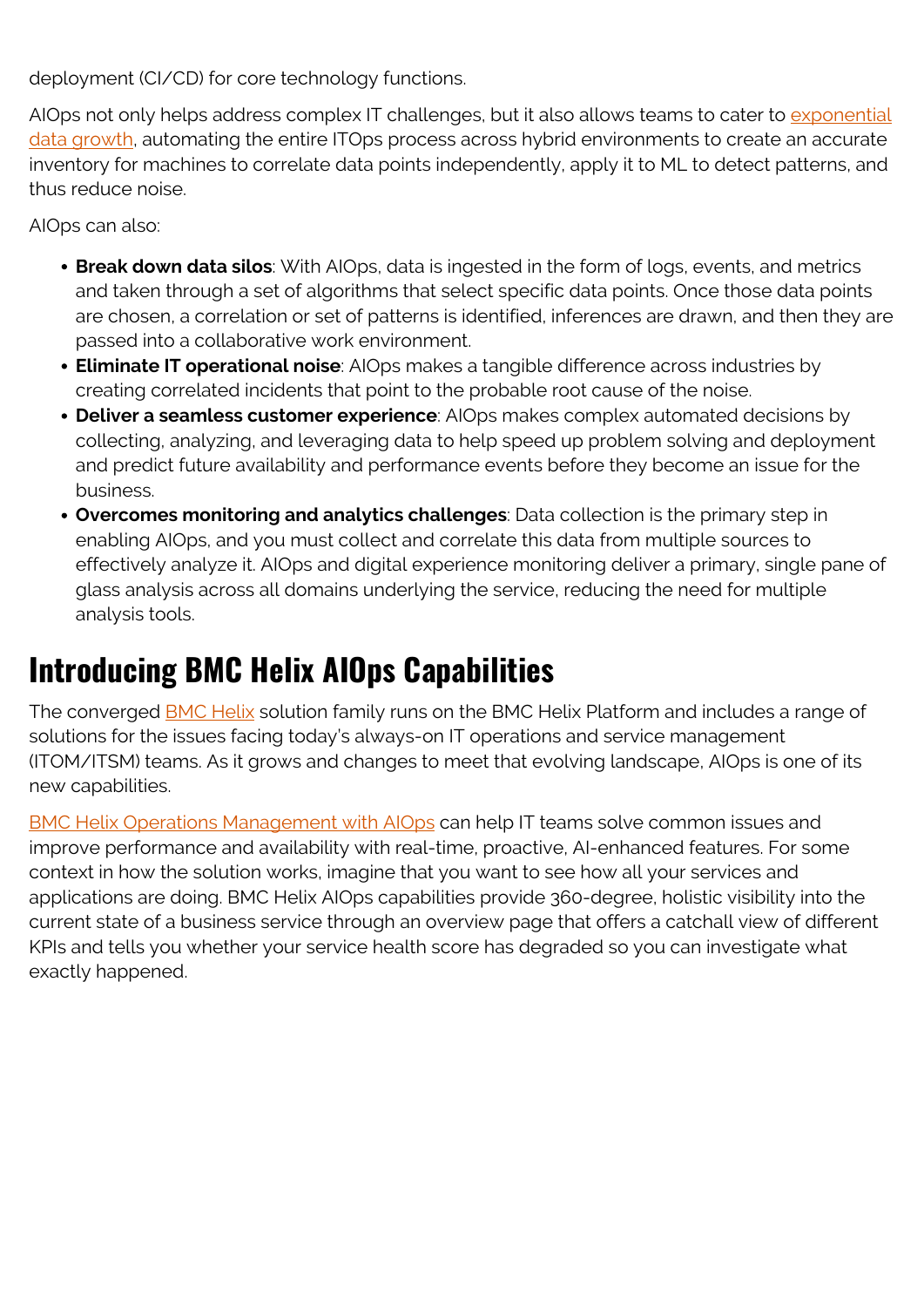

Figure 1. BMC Helix Operations Management with AIOps overview dashboard In a traditional environment, when a team would perform probable root cause analysis, it could take hours because multiple teams were looking into it. With BMC Helix AIOps capabilities, the things that you used to do in hours, you can instead do in minutes or seconds. Using AI, they surface top causal nodes, such as exactly where the problem is and the events that are associated with it, eventually helping to reduce the mean time to repair (MTTR).

They also give you a topology view, which shows you the impact, the specific node, how many events have occurred, and any change request that was done. Now you can investigate the changes and the events coming into those specific nodes and see the probabilistic percentage of which node should be the reason behind the actual service degradation.

| <b>Corporate Travel</b><br>MINOR (10% Impacted)                                                                                        | Last Modified:18/06/2021 18:51<br><b>Health Score</b><br>90                       | No Impacted Entities                      | 89<br>Events                                                                             |  |  |  |  |  |  |  |  |
|----------------------------------------------------------------------------------------------------------------------------------------|-----------------------------------------------------------------------------------|-------------------------------------------|------------------------------------------------------------------------------------------|--|--|--|--|--|--|--|--|
| Health Timeline Last 24 Hours<br>· Incident · Event · Change                                                                           |                                                                                   |                                           |                                                                                          |  |  |  |  |  |  |  |  |
|                                                                                                                                        |                                                                                   |                                           |                                                                                          |  |  |  |  |  |  |  |  |
| 19:00<br>20:00<br>21:00<br>22:00<br>X Topology<br><b>@</b> Probable Cause                                                              | $\cdots$<br>23:00<br>00:00<br>01:00<br>02:00<br>03:00<br>05:00<br>04:00<br>Metric | 07:00<br>08:00<br>05:00<br>09:00<br>10:00 | $\bullet\bullet$<br>15:00<br>17:00<br>18:00<br>12:00<br>13:00<br>16:00<br>11:00<br>14:00 |  |  |  |  |  |  |  |  |
| Causal Nodes (% Probability)                                                                                                           | Causal Events at 18:53                                                            |                                           | Changes<br>Events                                                                        |  |  |  |  |  |  |  |  |
| Causal Node<br>58 <sub>n</sub><br>ts-travel-service<br>Causal Node<br>54s<br>ts-station-mongo<br>Causal Node<br>54n<br>ts-food-map-ser | Records from 1 to 5 of 65                                                         |                                           |                                                                                          |  |  |  |  |  |  |  |  |
|                                                                                                                                        | Occurred :<br>Message 0                                                           | Score :<br>Severity :                     | Status :<br>Priority :<br>Incident ID                                                    |  |  |  |  |  |  |  |  |
|                                                                                                                                        | ts-travel-service-68d4c578b-wdhct S<br>21 minutes ago                             | <b>CRITICAL</b><br>58                     | <b>PS</b><br>O Open<br>INC000000052626                                                   |  |  |  |  |  |  |  |  |
|                                                                                                                                        | ts-travel-service-68d4c578b-wdhct S<br>an hour ago                                | 50<br><b>CRITICAL</b>                     | <b>P5</b><br>C Open<br>INC000000052598                                                   |  |  |  |  |  |  |  |  |
|                                                                                                                                        | ts-travel-service-68d4c578b-wdhct S<br>an hour ago                                | 50<br><b>CRITICAL</b>                     | C Open<br>INC000000052577                                                                |  |  |  |  |  |  |  |  |
|                                                                                                                                        | ts-travel-service-68d4c578b-wdhct S<br>an hour ago                                | CRITICAL<br>50                            | <b>PS</b><br>C Open<br>INC000000052576                                                   |  |  |  |  |  |  |  |  |
|                                                                                                                                        | ts-travel-service-68d4c578b-wdhct S an hour ago                                   | CRITICAL<br>50                            | <b>P5</b><br>C Open<br>INC000000052561                                                   |  |  |  |  |  |  |  |  |
|                                                                                                                                        | $(1 2 3 - 11 12 13)$                                                              |                                           |                                                                                          |  |  |  |  |  |  |  |  |
|                                                                                                                                        | Show top causal events                                                            |                                           |                                                                                          |  |  |  |  |  |  |  |  |

Figure 2. BMC Helix Operations Management with AIOps probable cause analysis BMC Helix AIOps capabilities identify the **Situation** proactively by correlating and grouping similar